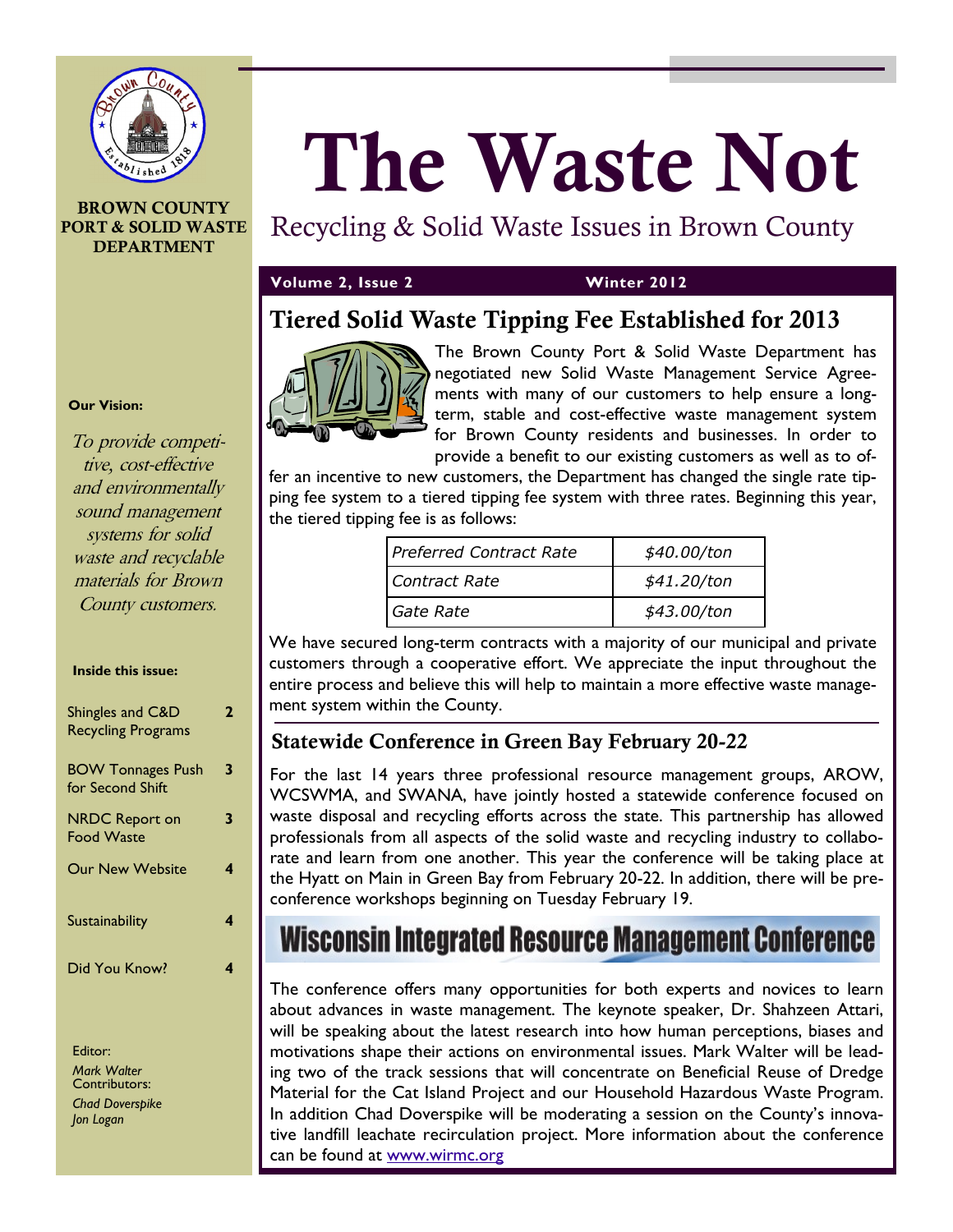#### **Page 2 The Waste Not**

## **Shingle Recycling in Wisconsin**

According to a recent study, asphalt shingles represent the second largest portion of construction & demolition (C&D) waste behind only to wood waste by weight. In 2009, an estimated 247,000 tons of asphalt shingles were landfilled in Wisconsin. Because of this, and since they are fairly easy to identify and separate the Wisconsin Department of Natural Resources encourages recycling of residential asphalt shingles . Recycling shingles has many benefits, especially when the price of oil and virgin asphalt is high. Highway engineers have investigated the use of shingles that are recycled as an additive for hot mix asphalt to build or repair roads and have found good results when ground shingles are used correctly. Recycling also saves landfill space and uses less energy than using virgin materials. Asphalt shingles contain asphalt cement "binder" and mineral aggregate, which are useful for asphalt hot mix pavement applications when mixed following Wisconsin Department of Transportation standard specifications.



Contractors, waste haulers and shingle processors play a key role in providing sorted shingle scrap to asphalt plants with minimum contamination from other materials. Contaminants in roofing debris can include: asbestos from flashing; fabrics; rolled roofing; mastic; pre-1973 shingles; wood; metal; cardboard; plastic packaging; and, shingle nails, which all affect pavement acceptability.

Asphalt shingles must be ground to be useful to asphalt hot mix plants, and grinding asbestos-containing materials violates Clean Air Act restrictions. Other roofing wastes degrade hot mix pavement. Therefore, the DNR en-**Re** courages contractors to source separate at jobsites. Some of the other wastes can be recycled, such as wood, cardboard and metals, including the

shingle nails, which can be removed from the ground shingles by magnets.

Based on this information and to better serves the community, the Port & Solid Waste Department started two new recycling programs in 2012. Beginning in July 2012, Brown County established an Asphalt Shingle Recycling Program with rates that provide a savings of some \$10 to \$20 per ton. Rates have been set for 2013 at \$20.00/ton for clean shingles and \$30.00/ton for dirty shingles. A C&D Program was also established for recycling wood, metal and other construction waste at \$38.00/ton that will save customers several dollars per ton in 2013.

Over the last six months of 2012, 4,397 tons of shingles were collected for recycling while 1,432 tons of construction and demolition was diverted from the landfill. The benefits of these programs are seen in lower tipping charges and more material recycled out of the waste stream.



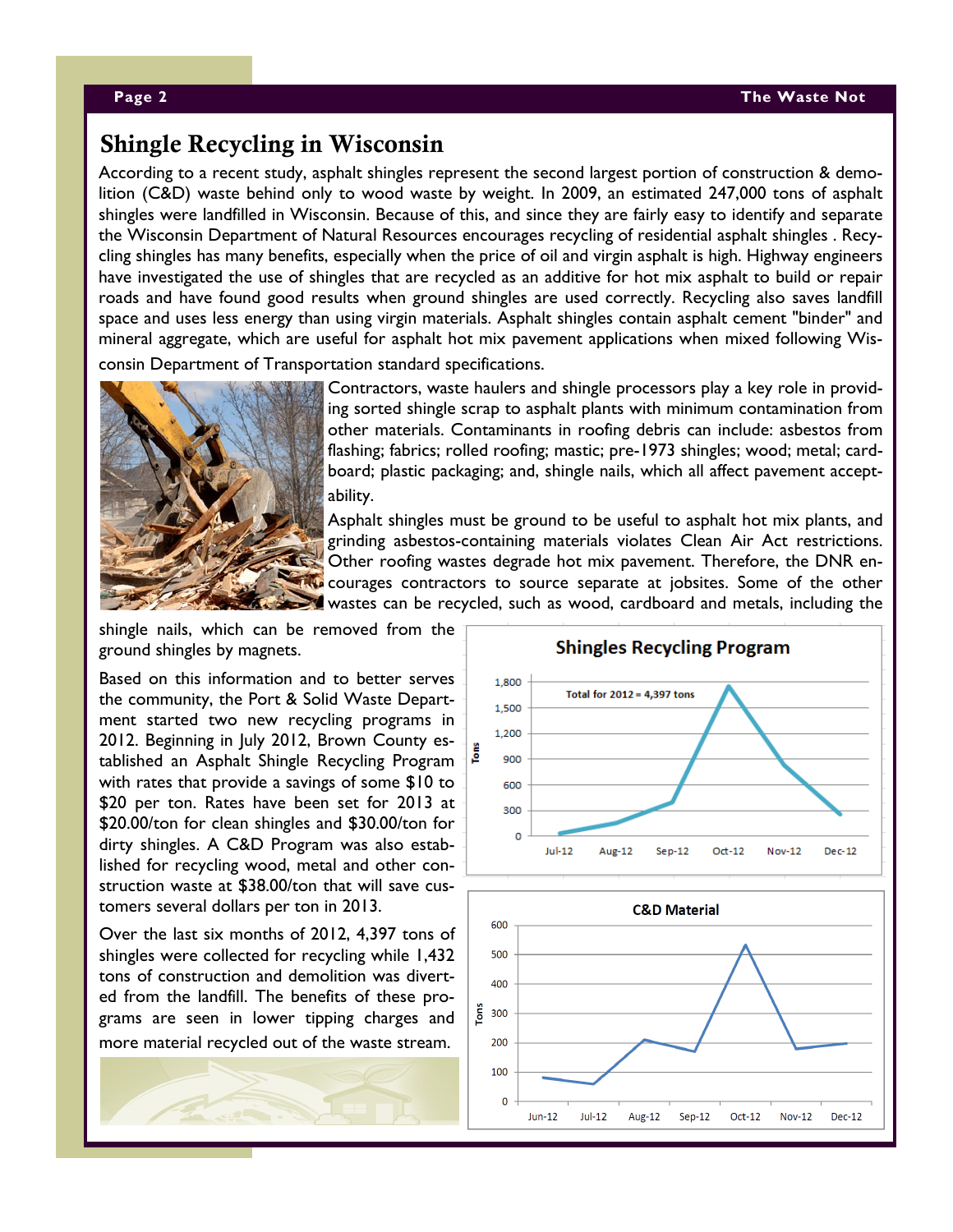#### **Volume 2, Issue 2 Page 3**

## **BOW Recycling Tonnages Grow in 2012**

During the last quarter of 2012, the Tri-County (BOW) Recycling Facility saw an increase in tonnage that has lead to the addition of a second shift to help with sorting material. This increase comes from both the closure of ONE Source Recyclers in Hobart as well as a normal seasonal increase during the holidays. Brown County alone received more than 4,000 tons of additional material when compared to 2011.

This increase was seen throughout the three counties that participate in the BOW recycling program representing an increase of more than 25 percent from 2011 to 2012 even though material prices have remained low.

In 2012, the BOW processed more than 67,000 tons of material an increase of more than 15,000 tons over 2011.



## **Tri-County Partnership Going Strong At 10 Years**

The Brown, Outagamie and Winnebago Tri-County partnership has reached a 10 year milestone. Commonly referred to as the BOW, the three counties joined forces in 2003 with the goal of consolidating open landfills and material recovery facilities to meet the needs of each county while being mindful of the environment.

In 2007, the partnership was enhanced to include a single-stream recycling facility that would serve each county's recycling and solid waste needs. The Tri-County Recycling Facility opened in 2009 in Outagamie County and currently serves 65 communities accounting for 10 percent of the population of the state. It

is one of the largest publically-owned and operated facilities in the United States.

Originally designed to be able to process up to 80,000 tons of material a year, the Tri-County Recycling Facility has proven so efficient that the capacity has been increased to more than 90,000 tons a year meaning the potential for growth is promising. A the same time, by working together, the three counties have established a consistent recycling education program for northeast Wisconsin.

The BOW partnership also extends to landfilling and management of household hazardous waste. The

partnership has not only served the three counties well, but it has provided other areas with an idea and a model of success.